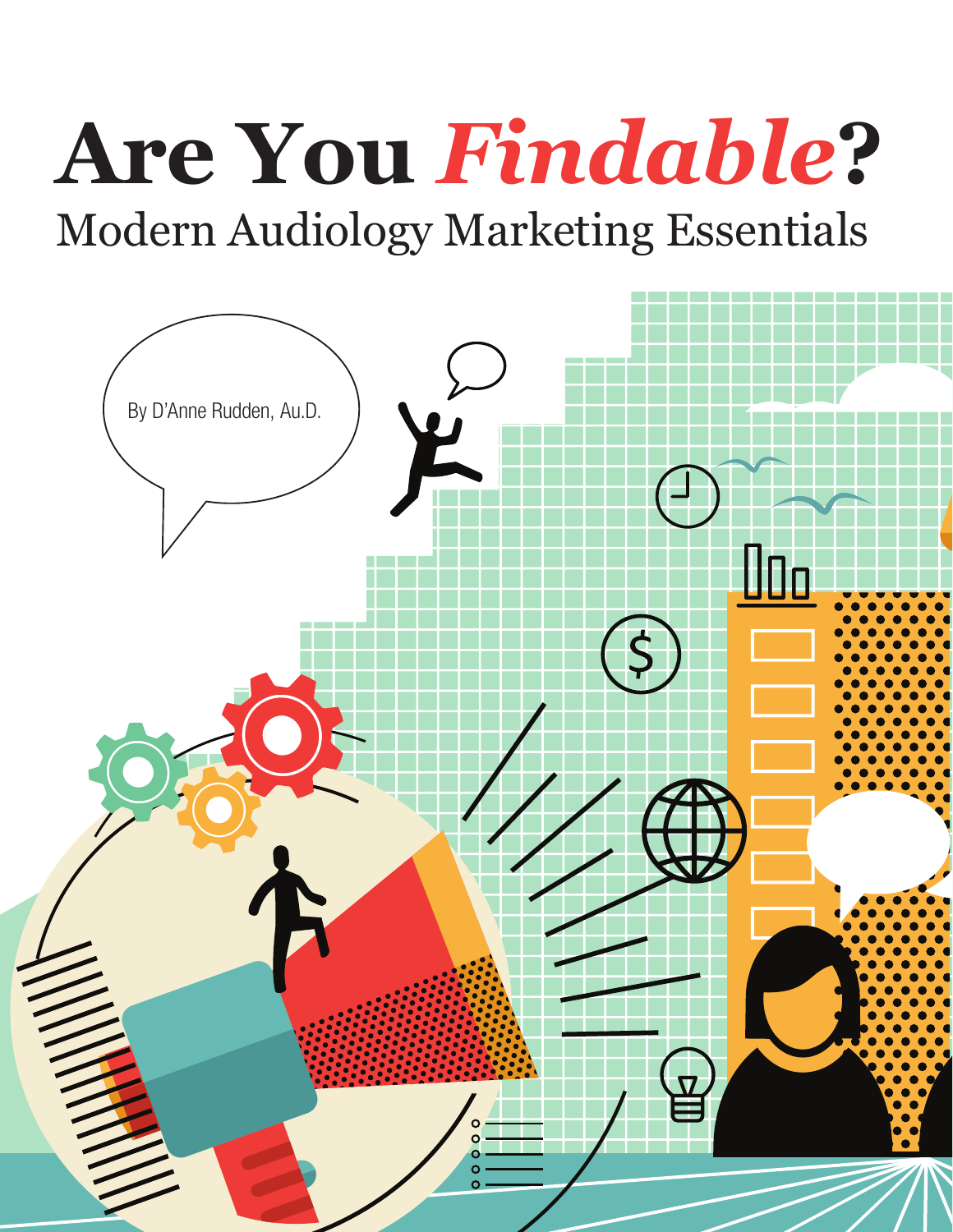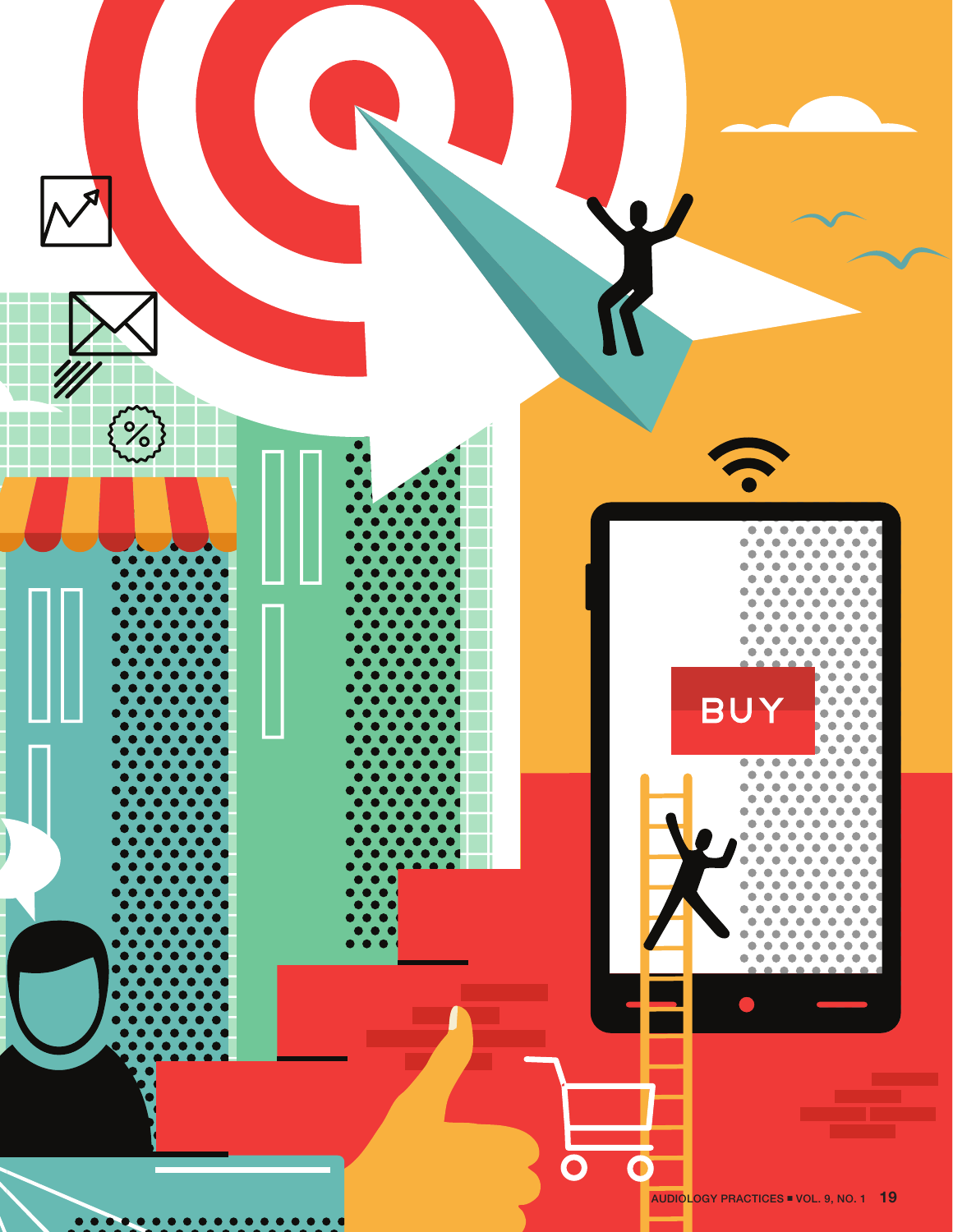It any wonder garnering attention from your target audience is becoming more and more difficult modern age of Audiology, it is not enough to just be a great clinician. You must be findable! A cle of how to brand your pract is estimated that most Americans are bombarded with 4,000 to 10,000 advertising images daily.<sup>1</sup> Given that fact, is it any wonder garnering attention from your target audience is becoming more and more difficult to achieve? In the modern age of Audiology, it is not enough to just be a great clinician. You must be findable! A clear understanding of how to brand your practice and sell your services in a noisy healthcare world may be just the "game changer" you need to take you to the next level.

When I opened my own practice 15 years ago, I had no idea how to write a thoughtful marketing plan, much less how to create a budget and track the success of my efforts. It was through a lot of trial and error, along with just plain luck, that my marketing efforts gave me a reasonable return on my investment. Early on, I actually believed that if I just "didn't lose too much money" on a marketing activity, it was successful enough. Good grief, that's no way to operate your practice! Lucky for me, I survived the naïve years and made a commitment to learn the skills necessary to not only survive, but to thrive.

### **Brand Management**

Before embarking on the creation and execution of a marketing plan and budget, it is important to have a clear understanding of WHO you are and WHAT you bring to your community of potential patients and their families. In his 2009 best seller, Start with Why, Simon Sinek teaches that people who use pure manipulation techniques to influence others to change their behaviors are less successful than people who have a clear understanding of why they show up on any given day.<sup>2</sup> Applying this to audiology practices, those with a clear understanding of why they are doing what they are doing, are more likely to earn public trust and influence purchasing patterns than those who simply view the exchange as a method to sell a particular product or service.

Let me be honest and clear—selling is not a dirty word! You must absolutely pursue the goal of a thriving, profitable business. However, thriving in the modern age of healthcare requires a clear understanding of your core values, and the mindset to establish a brand identity reflecting those beliefs.

It is important to understand the difference between branding yourself and your practice, and marketing a product or price. Branding is the WHY, while Marketing is the WHAT and the HOW. Branding is your expression of the essential truth or value of your organization, product or service. Your brand tells the world "this is WHAT I am, WHY I am here, WHERE you can buy me, support me and recommend me to your friends". Branding is not simply your logo.

Once you are clear about your unique brand characteristics, marketing becomes your vehicle for taking your message out into the world. Branding and marketing work together to create a dialogue between you and your audience.3 Once you are clear and confident in your brand messaging, make sure that everything you do reflects the core values—and that everything you use in your marketing materials has your logo, tagline and practice information, so that the end user sees consistent images and phrasing throughout. Effective use of these tools solidifies your presence in the marketplace and reflects trust in your expertise to deliver on your promises. Your brand is a sacred bond you create with the consumer and should be guarded with care.

**Let me be honest and clear selling is not a dirty word!**

# **Marketing Basics**

Marketing can be broken down into two primary categories – internal or external. Internal marketing refers to any communication with your established patient base. External marketing is outreach to the community, designed to reach people who may or may not have been to your office.

Internal marketing typically has the highest potential for a return on your investment. Why? Because you are communicating with the people who already know and trust you…your current patients. Remember, it is always cheaper and easier to keep your current patients than to acquire new ones. Reach out to current patients through consistent logo images – on your business cards, letterhead and signage. Even email correspondence provides you an opportunity to add your logo in your signature.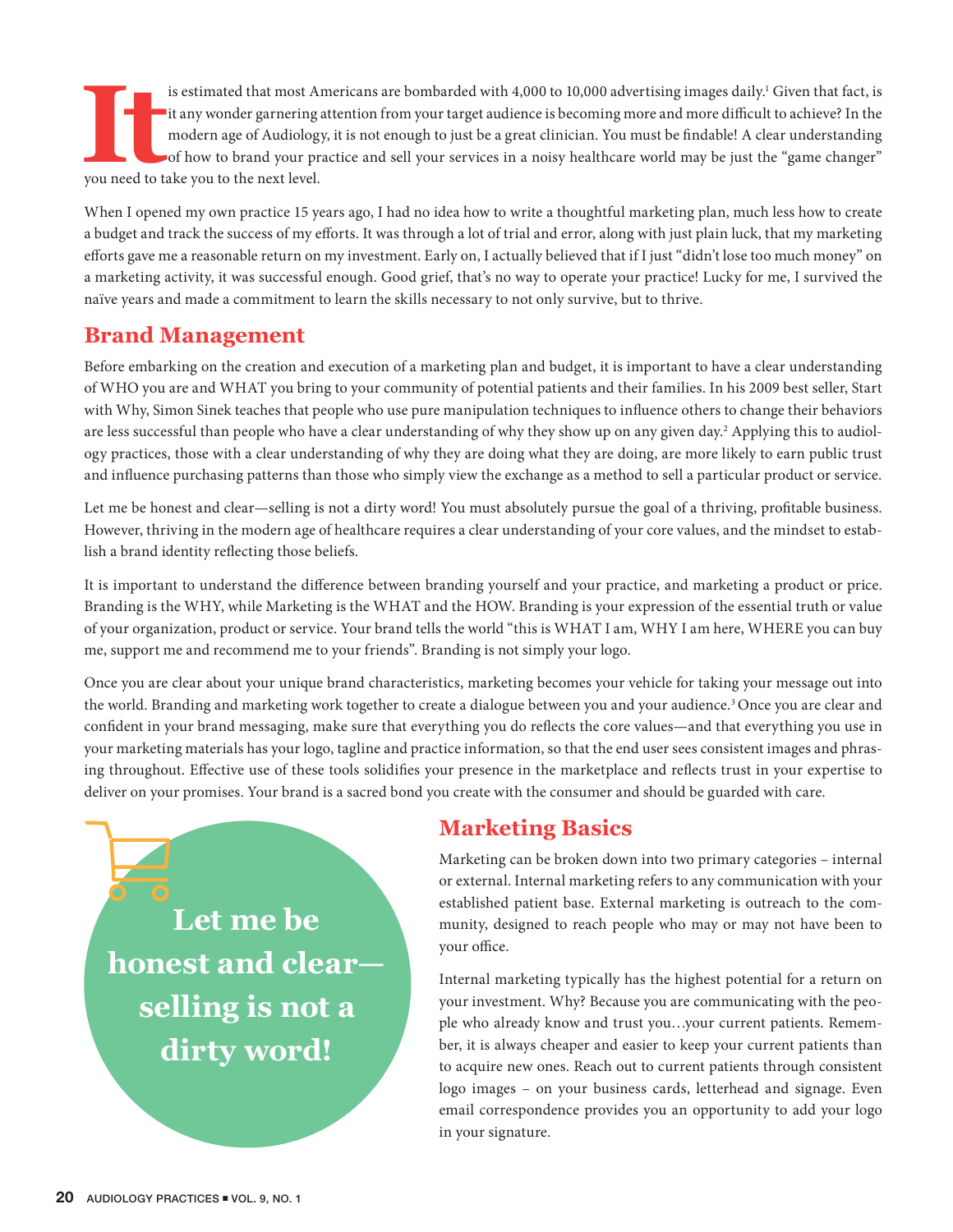

To maximize internal marketing, focus on creating a memorable patient experience. Never underestimate the power of every action – from what you and your team say to what you do and present. A comfortable office atmosphere and décor, coupled with greeting guests with a warm smile, sticking to your scheduled appointment times, and thoroughly explaining test results and treatment options are all ways you are marketing to your patients and their influencers. Positive experiences validate that they have chosen the right professional partner. These activities may add a significant value, and instill trust for future encounters and referrals to friends and family members.

Also consider creating a patient protocol menu designed purely to offer a higher level of comfort and hospitality in your office. This menu can include refreshments, snacks, blankets, reading materials, informative and entertaining videos. 3 Dr. Julie Eschenbrenner of Flatirons Audiology in Lafayette, Colorado is famous in our area for making home baked cookies daily in her office for visitors. Imagine the scent of fresh chocolate chip cookies floating around your office; it is an evocative scent, conjuring up happy childhood memories, while subtly encouraging comfort and ease. Add patient referral programs, battery clubs and birthday specials to help you remain top-of-mind as the Go To hearing healthcare provider.

#### **External Marketing**

Getting the word out about your practice takes a skillful and targeted approach, in conjunction with careful tracking of the results. Tracking successes and failures of any and all marketing activities allows you to evaluate effectiveness and make smart decisions for future efforts. You must be ready and willing to shift tactics if a program is not working, and move in a different direction.

Traditional external marketing channels include:

- Print
- Direct Mail
- Telemarketing
- Directories (yellow pages)
- Broadcast (radio and television)
- Outdoor (signs)

With so many forms of communication available, it is even more important to remember that people want to be in control of the content they receive. A full 86% of people skip over TV commercials on recorded programs, and 44% of direct mail is never opened.<sup>4</sup> It is important to make educated decisions about what has the best potential for your area of the country. Options should be assessed based on the demographic statistics and economics of your own individual area of the country (urban areas versus rural areas). For instance, traditional print newspaper circulation may be higher in rural areas than in urban areas where people often turn to online news sources more consistently.4

Physician marketing is essential to your marketing plan. Reports reflect that physician marketing is responsible for generating 15% of the total audiology market revenue.<sup>3</sup> Instead of merely selling audiology diagnostics, services and products, consider creating a value proposition for the physicians and their support staff. Adding information on comorbidities and conditions that have evidence-based clinical research to support the relationship between hearing loss and chronic disease conditions increases perceived value. This additional information allows physicians to see benefits for their practices.

Your professional image is an important marketing advantage you can leverage. Research conducted at Princeton University found that people assess your competence, trustworthiness, and likeability in about 1/10 of a second, based 100% on the way you look.3 Due to this, many audiologists are choosing to wear a white lab coat, as it has been shown to be the one clothing item that patients notice. The lab coat increases levels of confidence, trust and comfort in the patient's mind. Professional reports to physicians and other allied health professionals as well as directly to patients can also be viewed as a marketing activity. Make sure you send clear, concise and professional report formats that reflect the image that you are cultivating.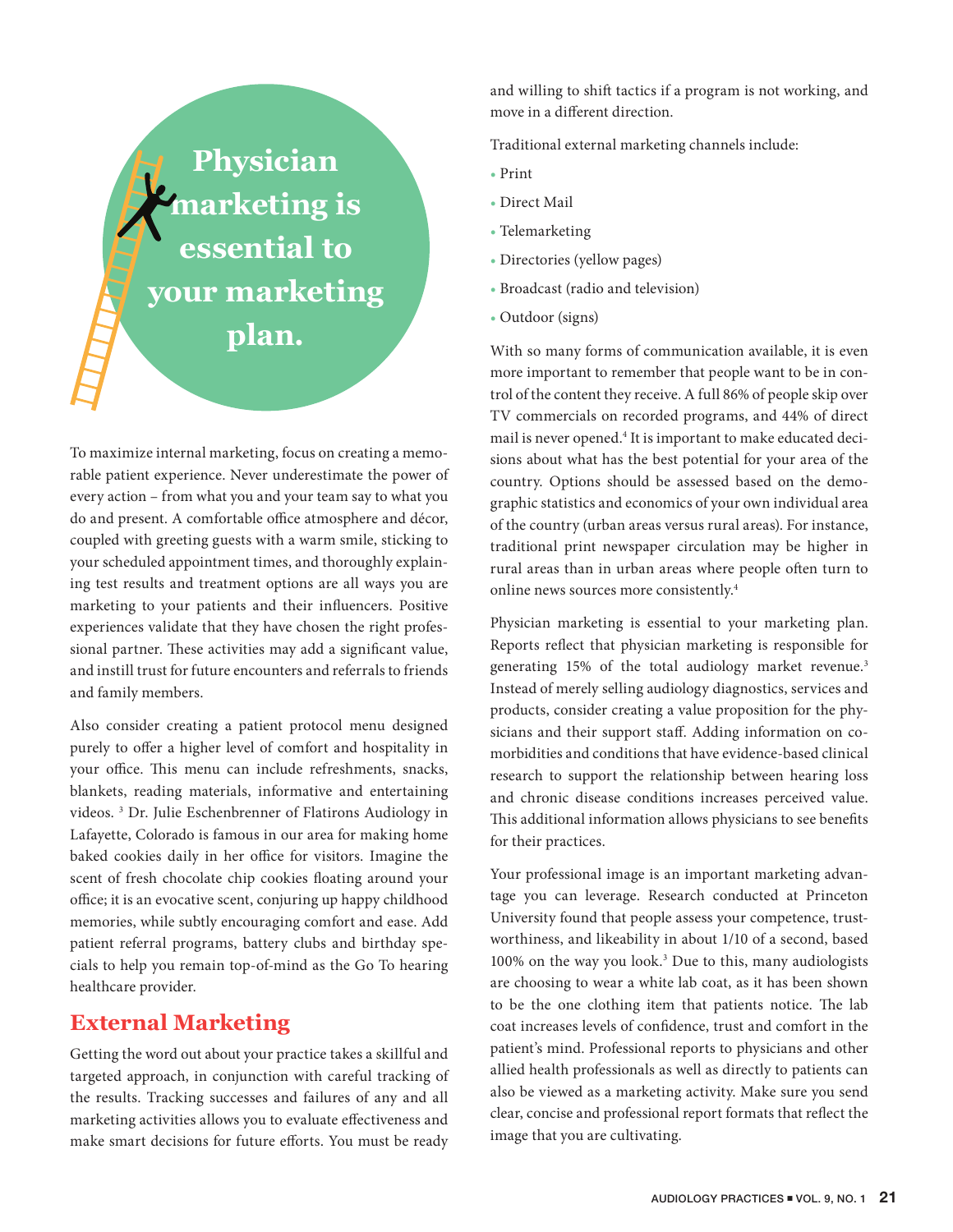### **Online Marketing**

In case you have somehow not noticed, the internet is here to stay! Online options are rapidly replacing traditional forms of marketing, advertising and shopping for goods and services. In the early 2000's, it was enough to have a website that was essentially a virtual billboard in cyberspace. A vibrant, interactive website showcasing quality information about your unique attributes and offerings must be a significant part of your marketing strategy. Studies show that 46% of people state website design as the primary criterion for determining the credibility of a company.3 Along with your standard web content, add video patient testimonials to your website with links to business pages on YouTube and Vimeo. This provides an easy way for visitors to your website to view and search content. And of course, always ensure you have secured a HIPPA compliant patient release for the use of the names, words and images of patients appearing in videos, print or web publications.

As you begin to build your online presence, continue to add additional contact points like email marketing, blogging and social media. Statistics have shown more than 70% of the U.S. population has at least one social media profile; Facebook being the most common platform.<sup>5</sup> Begin by establishing a business social media page and posting to it regularly and consistently. There are organic and paid forms of advertising through social media platforms that can increase your exposure. Use consistent branding elements and be responsive to all responses. Patients and their influencers are always researching and vetting you before they ever step foot inside your office. If you feel overwhelmed, or lack the training to create and maintain consistent content in your social media outlets, there are many companies you can contract with to provide these services to you.

Search Engine Optimization (SEO) is the organic search effort rankings created when someone searches for information on your topic categories. This is the essence of *Are you FINDABLE*? A position towards the top of the page in the search results list garners a much higher likelihood that a reader will click on a link first. This is important, as 81% of purchase cycles start with a web search, and 90% of buyers say when they are ready to make a purchase, they'll find what they need online.3 Exact keyword searches are no longer necessary, as search engines are smart enough to extrapolate how people interact with websites. Think of SEO as more than just gathering clicks to your website; think of it as satisfying the end user's intent for the search, which is information. Linking quality content information to and from your

**Your marketing plan is a fluid, dynamic, living document...** 

website increases your organic SEO results. As the growth of smart phone use grows, it is important that your online presence and content offerings are optimized for mobile use.

Search Engine Marketing (SEM) takes optimization to the next level, providing avenues for paid online advertising. SEM includes Pay per Click (PPC), which is also sometimes referred to as Cost per Click (CPC). This is when you purchase advertising within a search engine platform such as Google, Yahoo or Bing. Choose a healthy blend of both SEO and SEM when creating your online marketing plan. Including video content is highly recommended, and can increase clicks.

#### **Start Here –Your Marketing Plan**

A random post or thought without a plan is unlikely to create traction in the marketplace and drive consumers to your door. Setting goals, monitoring activities and measuring success will give you stability and guide you into future endeavors. Your marketing plan is a fluid, dynamic, living document that should be carefully crafted, yet flexible enough to change if you determine your activities to be unsuccessful. Typically, marketing plans are created annually and broken down into monthly goals and objectives.

Your marketing plan, like the template in Figure 1 should include:

**Executive Summary** – This is your first page, providing an overview of the activities you have chosen to include in your plan. It should list key elements and time lines.

**Target Audience** – Specifically defined demographic elements of the consumer you most want to reach with your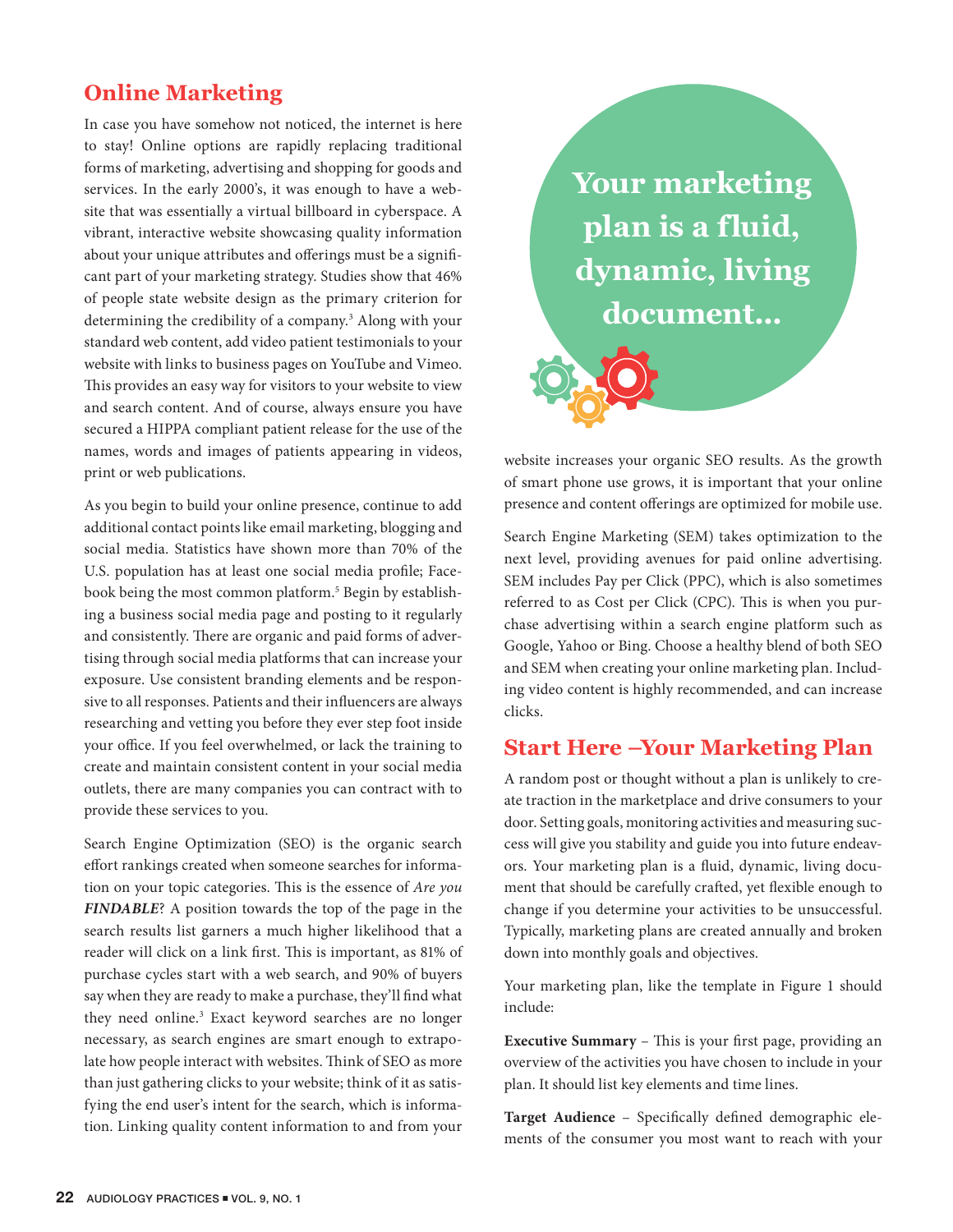efforts. This includes age, gender, location, income and education level, as well as patient interests and how they relate to the product or service you are promoting.

**Unique Selling Proposition** – Clearly define what makes your practice different from your competition. Answer the question "Why should the community choose you over another provider?" If this is a struggle for you, revisit your WHY—your original branding and mission statement—so you can clearly articulate why your practice is different.

**Goals and Objectives** - Set your goals and make them SMART. SMART is an acronym to help you develop goals which are **S**pecific, **M**easurable, **A**ctionable, **R**ealistic and **T**imed.3

**Budget** – These are the hard costs of creating and executing your message. This should be based on the typical annual time frame of the typical marketing plan.

|                |               | <b>Monthly KPI</b>           |               |         |         |         |         |               |
|----------------|---------------|------------------------------|---------------|---------|---------|---------|---------|---------------|
|                |               |                              |               |         |         |         |         |               |
|                |               |                              | Year End 2016 | Q1 2017 | Q2 2017 | Q3 2017 | Q4 2017 | Year End 2017 |
| 1              | \$            | <b>Gross Sales</b>           |               |         |         |         |         |               |
| $\overline{c}$ | $\#$          | <b>Total Units</b>           |               |         |         |         |         |               |
| 3              | $\#$          | Units/Month                  |               |         |         |         |         |               |
| 4              | $\%$          | <b>Closing Rate</b>          |               |         |         |         |         |               |
| 5              | $\frac{0}{0}$ | <b>Binaural Rate</b>         |               |         |         |         |         |               |
| 6              | $\frac{0}{0}$ | Return for Credit            |               |         |         |         |         |               |
| 7              | $\frac{0}{0}$ | <b>Exchange Rate</b>         |               |         |         |         |         |               |
| 8              | $\#$          | <b>Resell Rate</b>           |               |         |         |         |         |               |
| 9              | $\%$          | Repair to Sales              |               |         |         |         |         |               |
| 10             | \$            | <b>Average Selling Price</b> |               |         |         |         |         |               |
| 11             | \$            | Average Cost/Unit            |               |         |         |         |         |               |
| 12             | \$            | Average Margin per Unit      |               |         |         |         |         |               |
| 13             | $\frac{0}{0}$ | Cost of Goods                |               |         |         |         |         |               |
| 14             | $\frac{0}{0}$ | Marketing/Ad (% of Gross)    |               |         |         |         |         |               |
| 15             | $\frac{0}{0}$ | <b>Marketing ROI</b>         |               |         |         |         |         |               |
| 16             | $\frac{0}{0}$ | Rent                         |               |         |         |         |         |               |
| 17             | $\frac{0}{0}$ | <b>Owner Salary</b>          |               |         |         |         |         |               |
| 18             | $\frac{0}{0}$ | <b>Net Profit</b>            |               |         |         |         |         |               |
| 19             | \$            | <b>Accounts Receivable</b>   |               |         |         |         |         |               |
| 20             | \$            | Short Term Cash              |               |         |         |         |         |               |
| 21             | \$            | Long Term Cash               |               |         |         |         |         |               |

Figure 1 – Sample marketing plan and budget

# **Tracking**

Years ago, I heard the phrase, "If you don't track it, you don't know". Nothing could be truer! The success of your marketing efforts is rooted in tracking your results. Tracking is the only real way to gauge success, breakeven or failure of any endeavor. A monthly review of your metrics, often referred to as key performance indicators (KPI), helps assure that your annual marketing plan and budget are on track and generating the results you are expecting. If goals are not being met, ask yourself why. Is your message unclear? Are you reaching the wrong audience? Consistently review the numbers as a method of keeping on track to assure you have a healthy return on your investment for any activity. If you are not seeing a solid return, change your plan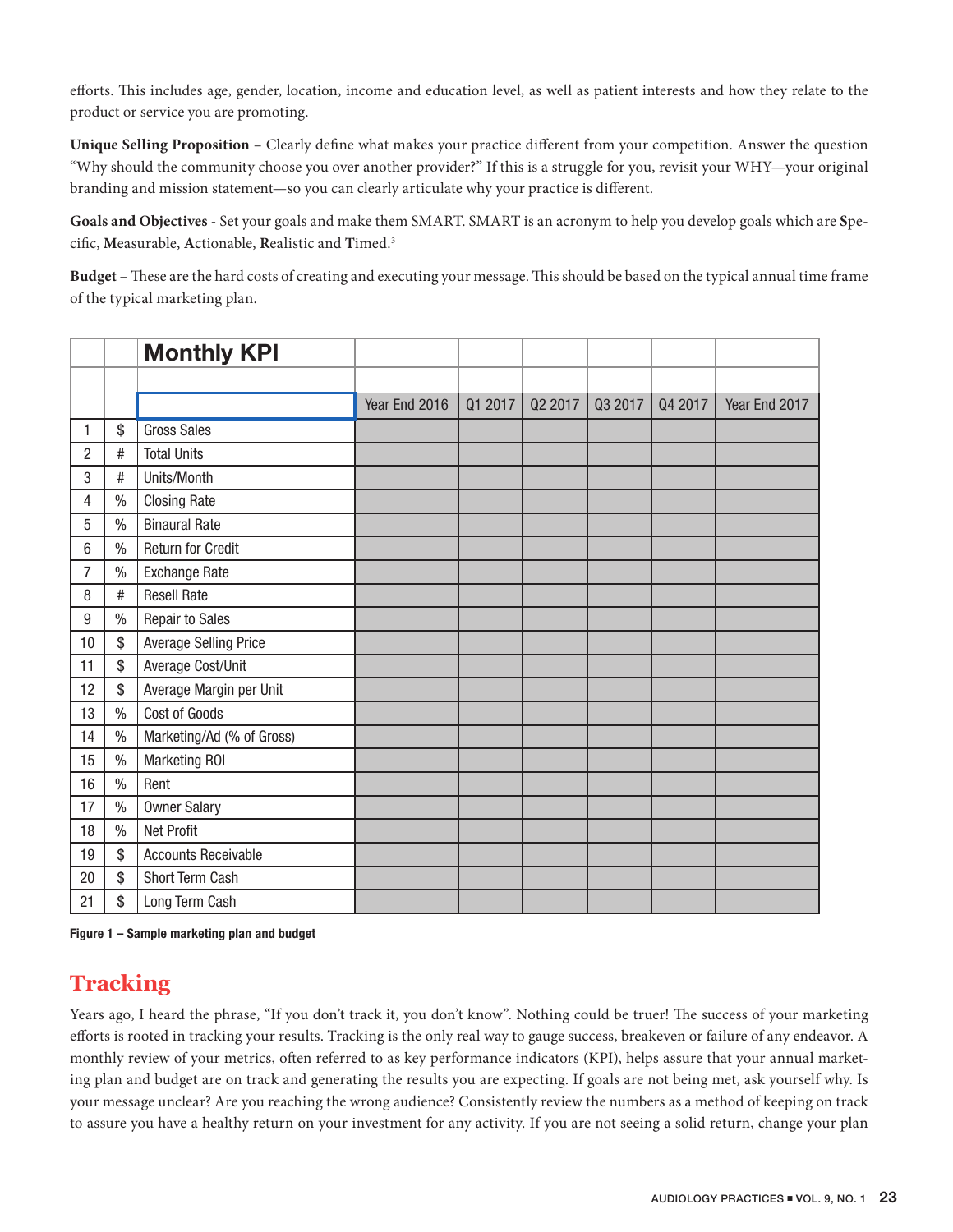and re-focus your energy. The targeted growth of your practice depends on reliable and diligent tracking, with a willingness to restructure and/or modify your plan as the year unfolds. Figure 2 is an example of KPIs that need to be tracked by the practice.

|    | <b>Term</b>                                 | <b>Definition</b>                                                                                                                                                                       |  |  |  |  |
|----|---------------------------------------------|-----------------------------------------------------------------------------------------------------------------------------------------------------------------------------------------|--|--|--|--|
| 1  | <b>Gross Sales</b>                          | Total sales for hearing aids, diagnostics, accessories, assistive listening devices, and all other<br>saleables at your practice.                                                       |  |  |  |  |
| 2  | <b>Total Units</b>                          | Number of hearing aid units sold for a period of time; month, quarter or year.                                                                                                          |  |  |  |  |
| 3  | Units/Month                                 | Number of hearing aids sold in a one month period.                                                                                                                                      |  |  |  |  |
| 4  | <b>Closing Rate</b>                         | Number of hearing aid candidates who purchased hearing aids. Number of units sold/Number of<br>candidates seen.                                                                         |  |  |  |  |
| 5  | <b>Binaural Rate</b>                        | Percentage of binaural fit. Number of ears sold / Number of aidable ears fit.                                                                                                           |  |  |  |  |
| 6  | <b>Return for Credit</b>                    | Number of hearing aids returned for credit. Number of units returned/Number of total units sold.                                                                                        |  |  |  |  |
| 7  | <b>Exchange Rate</b>                        | Rate of unit exchanges. Number of units exchanged/Number of total units sold.                                                                                                           |  |  |  |  |
| 8  | <b>Resell Rate</b>                          | The average time (years) between purchases for your patient.                                                                                                                            |  |  |  |  |
| 9  | <b>Repair to Sales Rate</b>                 | Repair revenues compared to sales. Repair revenue dollars/Gross sales dollars.                                                                                                          |  |  |  |  |
| 10 | <b>Average Selling Price</b>                | Average unit price for all units sold. Total unit sales dollars / Total number of units sold.                                                                                           |  |  |  |  |
| 11 | Average Cost/Unit                           | Average unit cost for all units sold. Total unit cost dollars/Total number of units sold.                                                                                               |  |  |  |  |
| 12 | Average Margin per Unit                     | Average profit or margin for all units sold. Total profit dollars/Total unit sales dollars.                                                                                             |  |  |  |  |
| 13 | Cost of Goods Sold (COGS)                   | Total costs for all units sold as a percentage of sales. Total unit cost dollars/Gross sales dollars.                                                                                   |  |  |  |  |
| 14 | Gross Revenue Marketing/<br>Ad (% of Gross) | Marketing expenses compared to total sales. Marketing dollars/Gross sales dollars.                                                                                                      |  |  |  |  |
| 15 | Marketing Return On<br><b>Investment</b>    | Total net income from marketing dollars divided by the total cost of marketing $X$ 100 = percentage<br>ROI.                                                                             |  |  |  |  |
| 16 | <b>Rent Percentage</b>                      | Monthly building rent as a percentage of revenue<br>(Rent dollars/Gross sales dollars).                                                                                                 |  |  |  |  |
| 17 | <b>Owner Salary</b>                         | Amount of salary provided to the owner by the practice. Owner salary dollars/Gross sales dollars.                                                                                       |  |  |  |  |
| 18 | <b>Net Profit</b>                           | Total profit after all costs, taxes and expenses are paid. Gross sales - COGS - Overhead expenses-<br>Taxes.<br>Can also be expressed as a percentage of sales. Net profit/Gross sales. |  |  |  |  |
| 19 | <b>Accounts Receivable</b>                  | Recognized sales revenues that have not been received by the business.                                                                                                                  |  |  |  |  |
| 20 | <b>Short Term Cash</b>                      | Available cash for business needs.                                                                                                                                                      |  |  |  |  |
| 21 | Long Term Cash                              | Cash set aside possibly in an interest bearing account, for expansion, and other emergencies.                                                                                           |  |  |  |  |

Figure 2. Key Performance Indicators (KPIs) and their accompanying defintions

# **Marketing and HIPAA**

The privacy portion of HIPAA took effect on April 14, 2003. This law defines marketing as making "a communication about a product or service that encourages recipients of the communication to purchase or use the product or service".<sup>3</sup>

- It is your responsibility to understand all aspects of the regulations and how they relate to marketing activities to assure compliance. Seek the advice of a health care attorney with any specific questions or personal concerns about current and future marketing plans. HIPAA guidelines state:
- If you are marketing to your own patient database, you MUST secure their authorization. If there is no remuneration, in cash or in kind, or in any form for products that you market, and you are paying for all marketing communications, only then can you use the short form HIPAA marketing authorization.
- If you receive remuneration, in cash or in kind or a 3rd party vendor is paying in whole or in part for the communication, you must have your patient sign the long form marketing authorization.